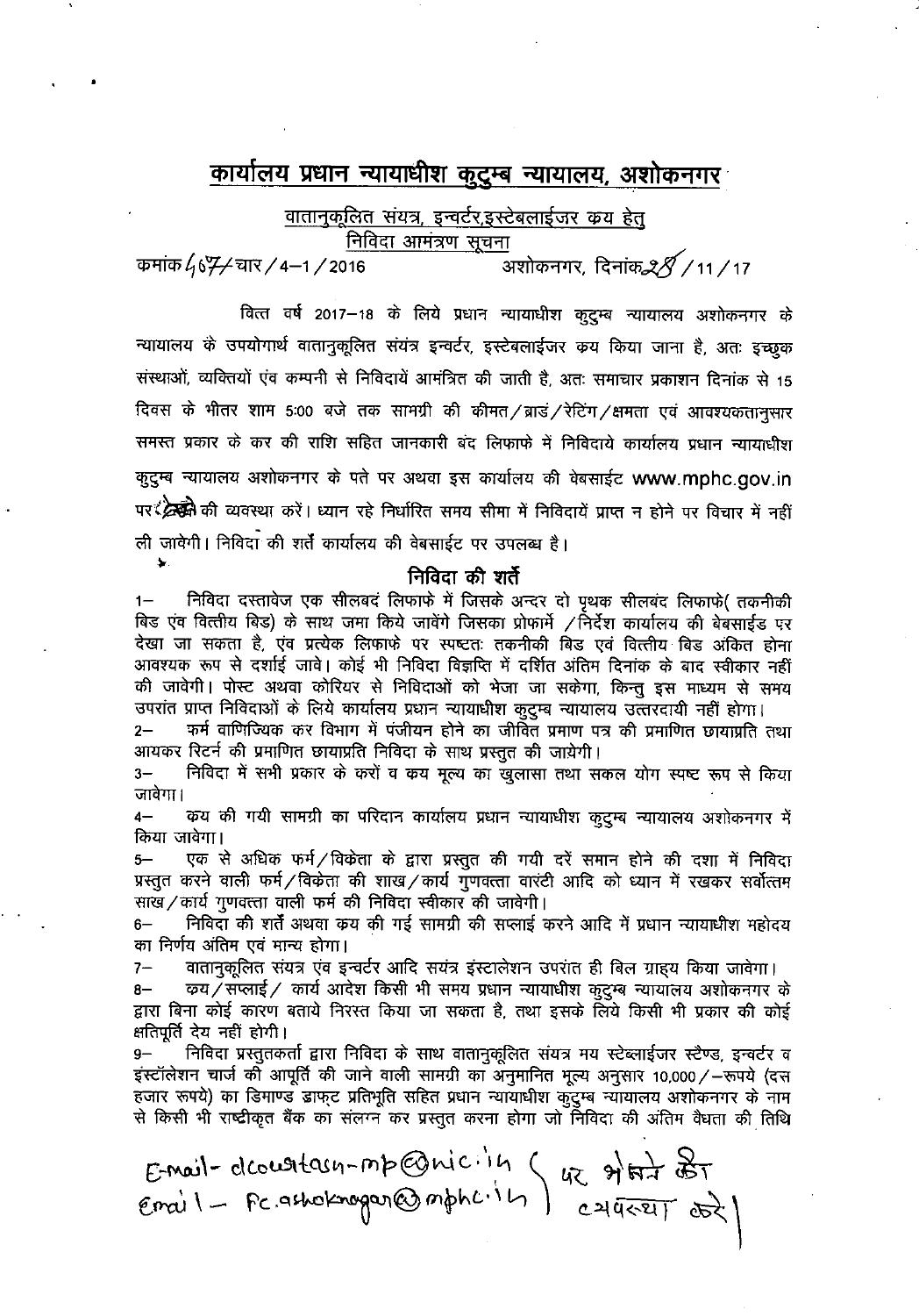के बाद 45 दिन की अवधि के लिए वैध होना आवश्यक होगा। डिमाण्ड डाफ्ट के अभाव निविदा स्वीकार नहीं की जावेगी।

असफल निविदाकर्ता की प्रतिभूति को यथाशीघ्र लौटाया जावेगा।  $10 -$ 

ंनिविदाकर्ता के द्वारा प्रतिभूति के रूप में जमा किये गये डिमाण्ड डाफुट की राशि पर कोई  $11 -$ व्याज देय नहीं होगा।

 $12 -$ कय आदेश जारी होने के दिनांक से 15 दिवस के अंदर सामाग्री की प्रदायगी व इंन्स्टॉलेशन सुनिश्चित करना होगा अथवा कय की जाने वाली सामाग्री का कय आदेश निरस्त किया जा सकता है जिसकी संपूर्ण जबावदेही विकेता की ही होगी।

निविदा आमंत्रण की शर्तों में विसंगति पाये जाने अथवा किसी भी विवादित स्थिति का निराकरण  $12 -$ मध्य प्रदेश भण्डार कय तथा सेवा उपार्जन नियम 2015 के प्रावधानों के अनुसार किया जावेगा।

प्रदाय की गई सामग्री कंपनी पैक न होने पर अथवा उससे निम्न स्तर की पाये जाने की दशा  $13 -$ में ऐसी सभी सामग्री निविदाकार को अपने स्वयं के व्यय पर वापस उठाना होगा।

14– निविदाकर्ता द्वारा निविदा में प्रस्तुत ए.सी. पर न्यूनतम 5 वर्षों की ऑन साइट वारंटी एवं स्टेप्लाजर पर न्यूनतम 3 वर्षों की वारंटी एवं इंवर्टर पर न्यूनतम 3 वर्षों की वारंटी प्रदान किया जाना आवश्यक होगा। वारंटी अवधि में सामग्री में कोई समस्या आने पर दो कार्य दिवसों में ठीक कराया जाना अनिवार्य होगा।

प्रधान न्यायाधीश, त्रे कुदुम्ब न्यायालय अशोकनगर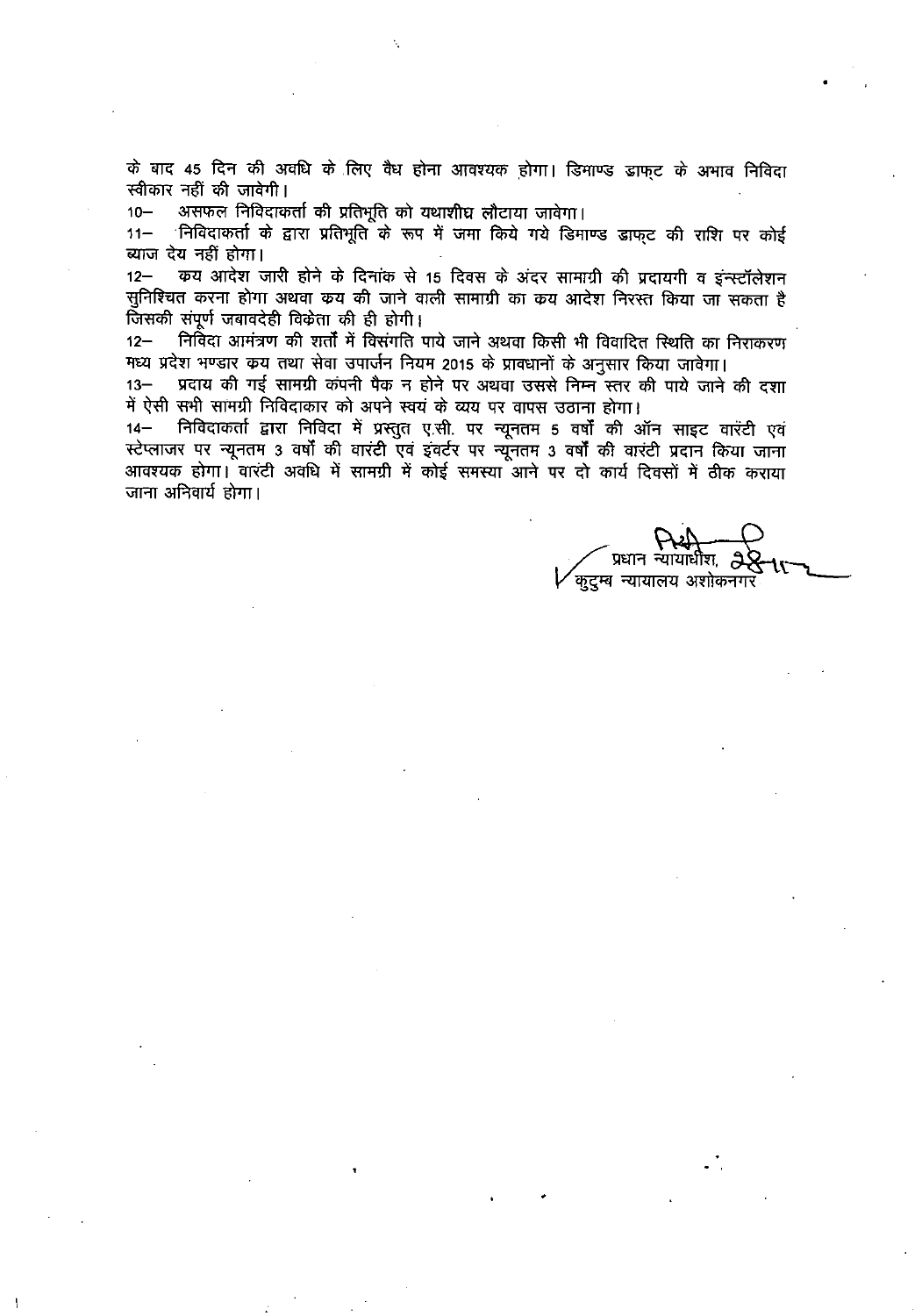निविदा प्रारूप

प्रति.

प्रधान न्यायाधीश महोदय,

कुटुम्ब न्यायालय, अशोकनगर।

कुँटुम्ब न्यायालय स्थापना के द्वारा इन्वर्टर, ए.सी. एवं स्टेपलाइजर संयंत्र कय विषय $:=$ करने हेतु निविदा प्रस्तुत करने बावत्।

ŋ.

निविदा प्रकाशन दिनांक .......................... संदर्भ $:$ 

मैं अनुसार वातानुकूलित संयंत्र मय स्टेपलाइजर, स्टेण्ड व इन्सटॉलेशन चार्ज सहित तथा इन्वर्टर/सामग्री आपूर्ति विकय करने हेतु निम्न निविदा प्रस्तुत करता हूँ :-

|   | विकेता फर्म क <u>ा पूरा नाम</u> |  |
|---|---------------------------------|--|
|   | डाक का पूर्ण पता                |  |
|   | इन्कम टैक्स पेन नम्बर           |  |
|   | टेन नंबर                        |  |
| 5 | दूरमाष एवं मोबाईल नंबर          |  |
| 6 | फैक्स नंबर                      |  |
|   | ई मेल आई डी                     |  |

| क. | उपकरण/          | क्षमता ⁄        | निर्माण | अधिकतम   | निविदा     | जी.  | कुल राशि | स्मिार्क |
|----|-----------------|-----------------|---------|----------|------------|------|----------|----------|
|    | <u>सामान</u> का | <u>गुणवत्ता</u> | कंपनी   | खुदरा    | के         | एस.  | प्रति नग |          |
|    | विवरण           |                 | का नाम  | मूल्य    | अंतर्गत    | टी.  | (कॉलम    |          |
|    |                 |                 |         | प्रति नग | प्रस्तावित | की   | संख्या   |          |
|    |                 |                 |         |          | दर प्रति   | राशि | $6+7)$   |          |
|    |                 |                 |         |          | नग         |      |          |          |
|    |                 |                 |         |          |            |      |          |          |
|    | $\mathbf{2}$    | 3               | 4       | 5        | 6          | 7    | 8        | 9        |
|    |                 |                 |         |          |            |      |          |          |
|    |                 |                 |         |          |            |      |          |          |

मैंने निविदा की समस्त शर्ते पढ़कर समझ ली है और इन्हें भी स्वीकार करता हूँ। मैं निविदा की शर्तों के अंतर्गत प्रदाय की जाने वाली सामग्री वातानुकूलित संयंत्र मय स्टेपलाइजर, स्टेण्ड इन्स्टॉलेशन चार्ज के संबंध में प्रतिमूति के रूप में डिमांड ड्राफ्ट ड़ ......... नाम का संलग्न कर जमा कर रहा हूँ।

> (निविदा प्रस्तुतकर्ता के हस्ताक्षर एवं सील)

स्थान -दिनांक  $-$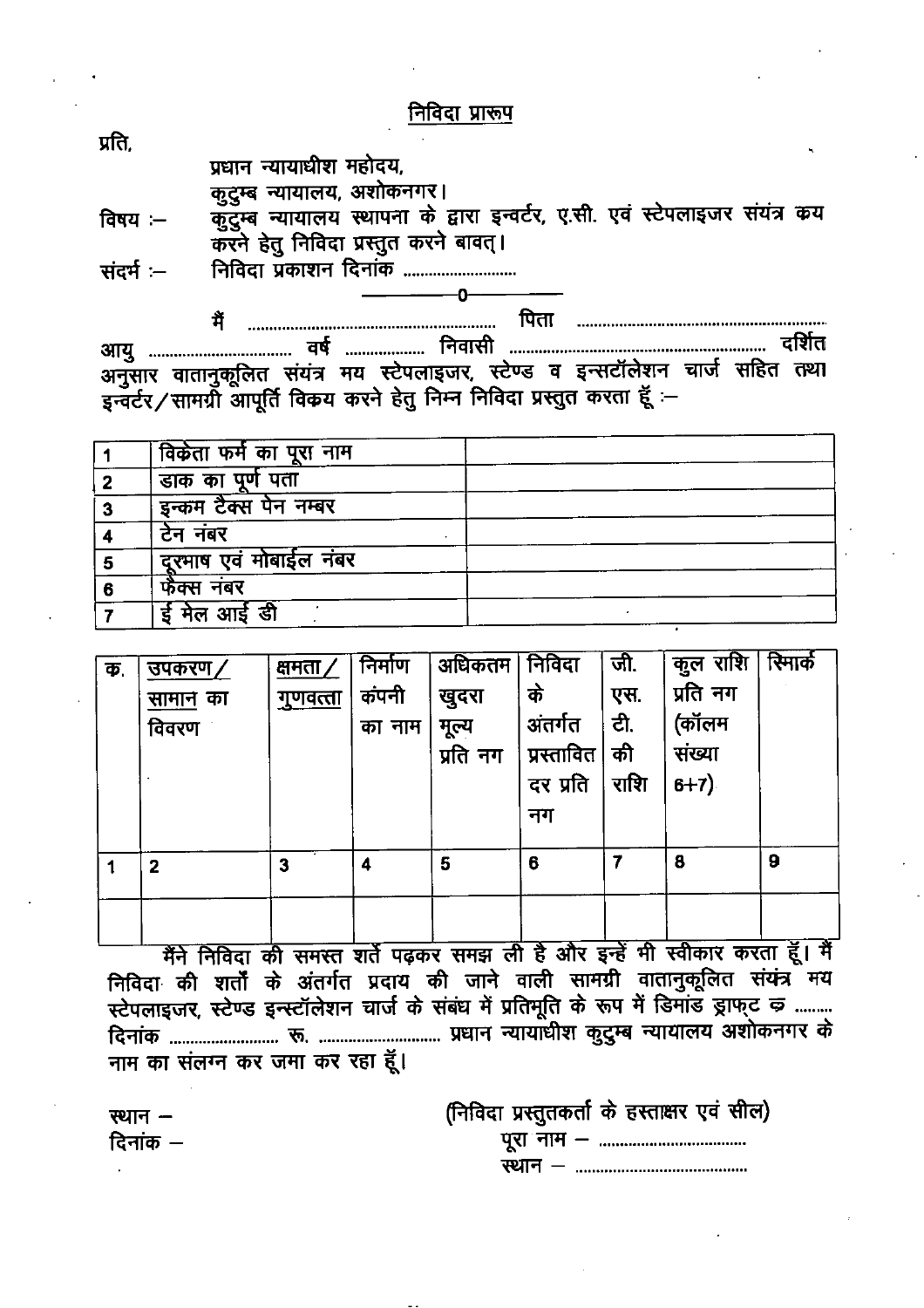$\frac{1}{2}$  / तकनीकी बिड  $\frac{1}{2}$ 

| कमाक | सामग्री                                                                                                                                 | तकनीकी विवरण |
|------|-----------------------------------------------------------------------------------------------------------------------------------------|--------------|
|      | स्पिलट् वातानुकूलित संयंत्र (ए.सी.) 1.5 टन<br>क्षमता का मय स्टेबलाइजर स्टैण्ड एवं अन्य<br>आवश्यक इक्यूपमेंट मय इंस्टॉलेशन चार्ज<br>सहित |              |
|      | स्पिलट् वातानुकूलित संयंत्र (ए.सी.) 2.0 टन<br>क्षमता का मय स्टेबलाइजर स्टैण्ड एवं अन्य<br>आवश्यक इक्यूपमेंट मय इंस्टॉलेशन चार्ज<br>सहित |              |

# $\frac{1}{2}$  / वित्तीय बिड  $\frac{1}{2}$

निविदाकर्ता संस्था का नाम :-ए.सी. की कंपनी एवं मॉडल :–

| कमांक | सामग्री                                                                                                                                        | प्रति नग दर | संपूर्ण टैक्स<br>विवरण | कुल मूल्य |
|-------|------------------------------------------------------------------------------------------------------------------------------------------------|-------------|------------------------|-----------|
|       | स्पिलट् वातानुकूलित संयंत्र (ए.<br>सी.) 1.5 टन क्षमता का मय<br>स्टेबलाइजर स्टैण्ड एवं अन्य<br>आवश्यक इक्यूपमेंट<br>मय<br>इंस्टॉलेशन चार्ज सहित |             |                        |           |
| 2.    | स्पिलट् वातानुकूलित संयंत्र (ए.<br>सी.) 2.0 टन क्षमता का मय<br>स्टेबलाइजर स्टैण्ड एवं अन्य<br>आवश्यक इक्यूपमेंट<br>मय<br>इस्टॉलेशन चार्ज सहित  |             |                        |           |
|       | महायोग                                                                                                                                         |             |                        |           |

| बिड का कुल मूल्य अंकों में       |  |
|----------------------------------|--|
| बिड का कुल मूल्य शब्दों में      |  |
| निविदाकर्ता के हस्ताक्षर एवं सील |  |
| निविदाकर्ता का नाम               |  |
| संपूर्ण पता                      |  |
| दूरमाष नंबर एवं ईमेल आईडी        |  |
|                                  |  |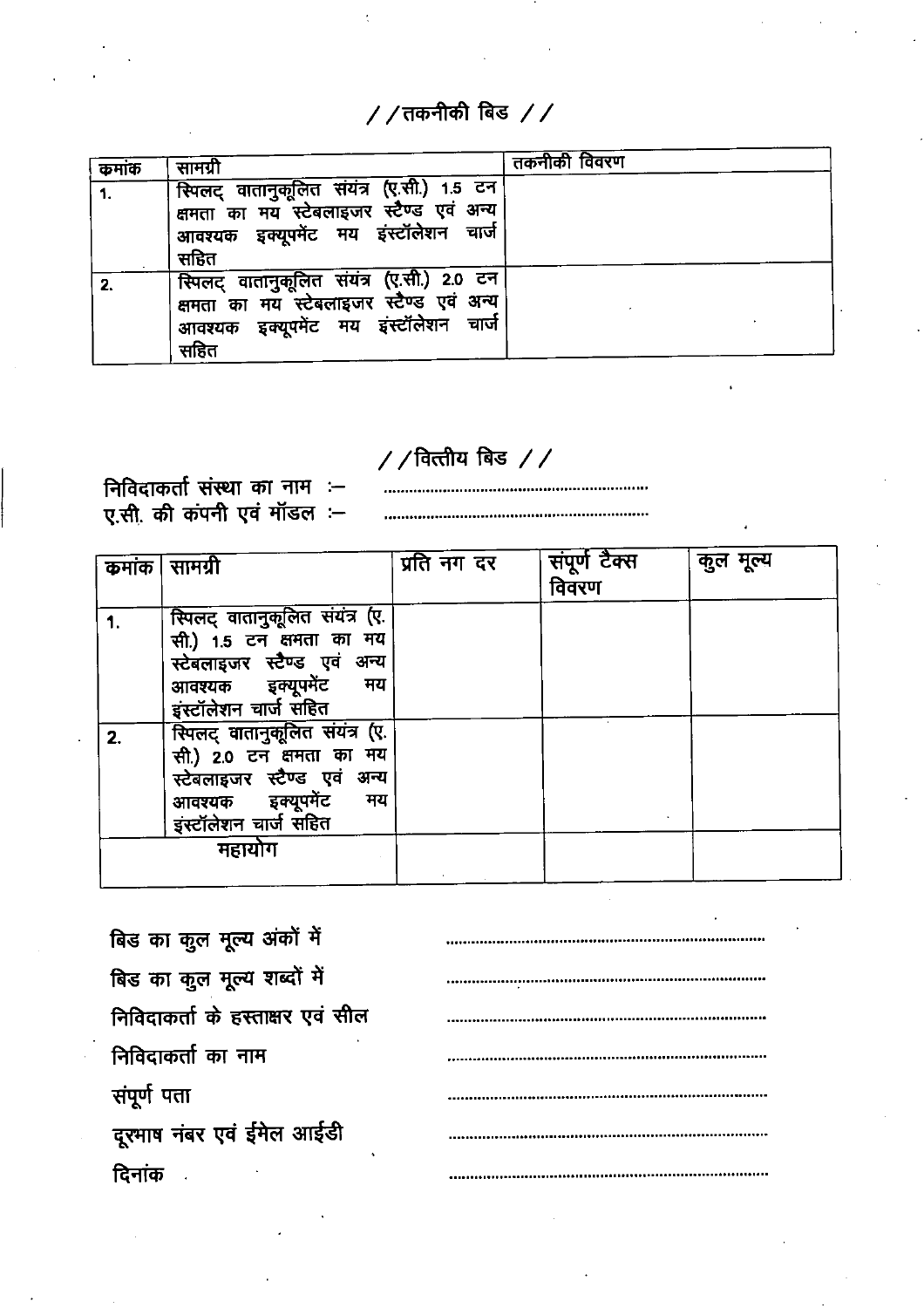# OPEN TENDER PROFORMA FOR PURCHASE OF

# MICROTEK INVERTER AND EXIDE DRY BATTERY OR TUBULAR BATTERY

#### $1 -$

# Rate Quotation of the Tenderer (INCLUSIVE OF ALL TAXES)

| S<br>N<br>O    | <b>Particulars</b>                                       | Capacity     | Model<br>and<br>Make | Price<br>per Unit | <b>GST</b> | <b>Total Price</b><br>(INCLUSIVE<br>OF ALL<br>TAXES) |
|----------------|----------------------------------------------------------|--------------|----------------------|-------------------|------------|------------------------------------------------------|
|                | Microtek Inverter                                        | 1500<br>V.A. |                      |                   |            |                                                      |
| $2^{\circ}$    | <b>Exide Dry Battery</b><br>Or Tubular<br><b>Battery</b> |              |                      |                   |            |                                                      |
| 3 <sup>1</sup> | Instalation<br>Charge                                    |              |                      |                   |            |                                                      |
|                | Total                                                    |              |                      |                   |            |                                                      |

### 2- Earnes Money Rupess : **10,000/-** (Rupees Ten Thousands Only) will be diposite after approval of tender by head of deparment offfice.

- 3 PAN No. Enclose copy of current Income Tax Return.
- 4- GSTIN No. Enclose copy of current Income Tax Return.

The terms and conditions of the tender are acceptable to me/us

Signature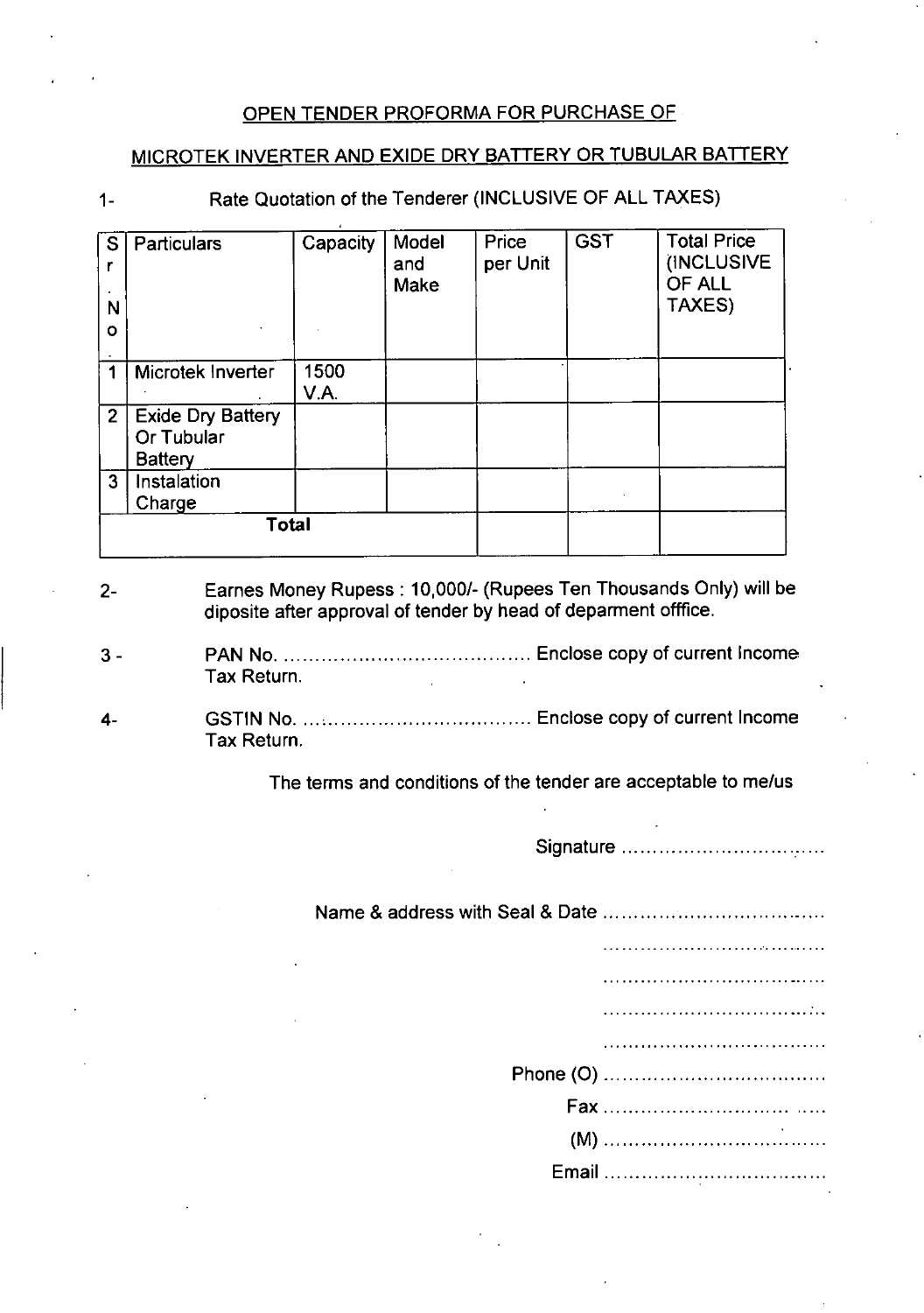.<br>: तकनीकी बिड :

| क.             | सामग्र                                                                 | तकनीकी विवरण                                                                                                                                                                                                                         |
|----------------|------------------------------------------------------------------------|--------------------------------------------------------------------------------------------------------------------------------------------------------------------------------------------------------------------------------------|
|                | <b>Inverter Techonology Air</b><br>Conditioner 2.0 ton                 | ISO 9001 & 14001 Crtified wall Mount Split<br>type 2.0 ton with minimum 3 star rating in<br>which Indoor Unit is having LED Display,<br>Auto Restart, self diagnosis, air vent cross<br>flow/auto with moisture removal feature etc. |
| $\overline{2}$ | Inverter Techonology Air<br>Conditioner 1.5 ton                        | ISO 9001 & 14001 Crtified wall Mount Split<br>type 1.5 ton with minimum 3 star rating in<br>which Indoor Unit is having LED Display,<br>Auto Restart, self diagnosis, air vent cross<br>flow/auto with moisture removal feature etc. |
| 3              | Stablilizer for 2.0 ton Inverter<br><b>Techonology Air Conditioner</b> | Electronic voltage stabilizer of reputed<br>make with voltage display and auto cut off<br>facilities to support running of 2.0 ton<br>capacity air conditioner.                                                                      |
| 4              | Stablilizer for 1.5 ton Inverter<br><b>Techonology Air Conditioner</b> | Electronic voltage stabilizer of reputed<br>make with voltage display and auto cut off<br>facilities to support running of 1.5 ton<br>capacity air conditioner.                                                                      |

 $\frac{1}{2}$